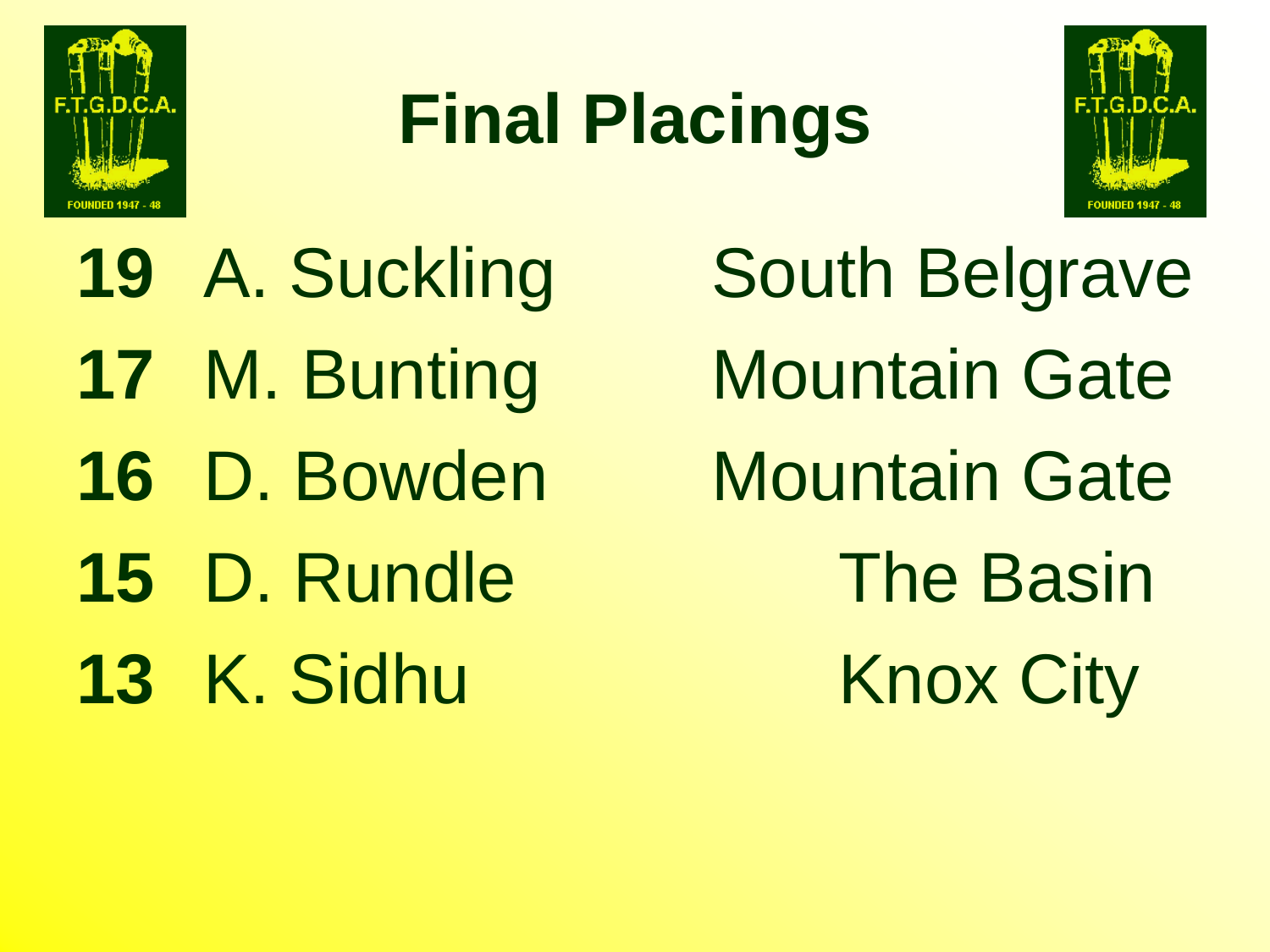

## Auravale

- 
- 
- 
- 
- 
-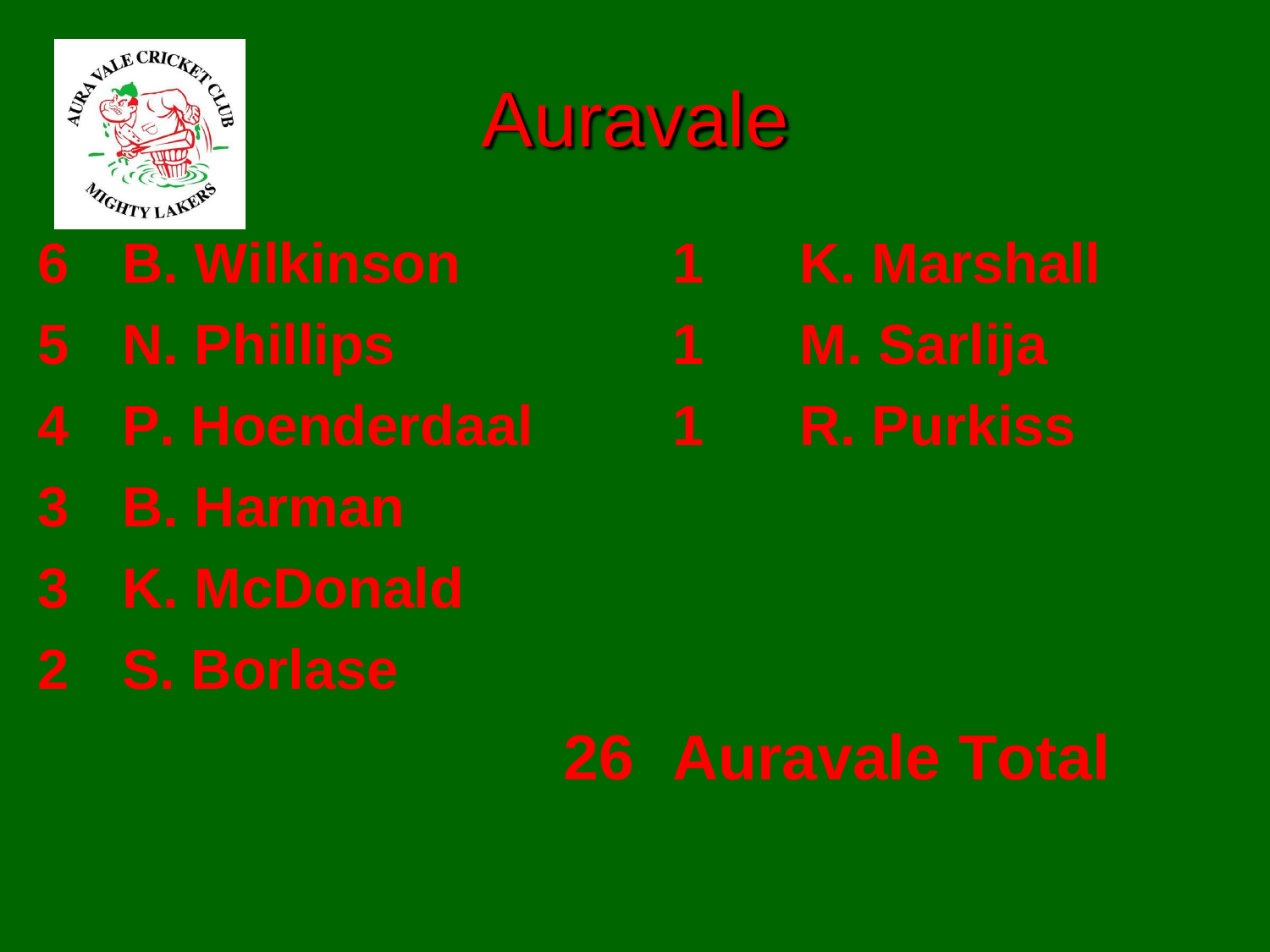



- K. Sidhu
- B. Singh
- B. Hoggett
- A. Whichello
- 2 S. Singh
- M. Beckett

#### **Knox City Total**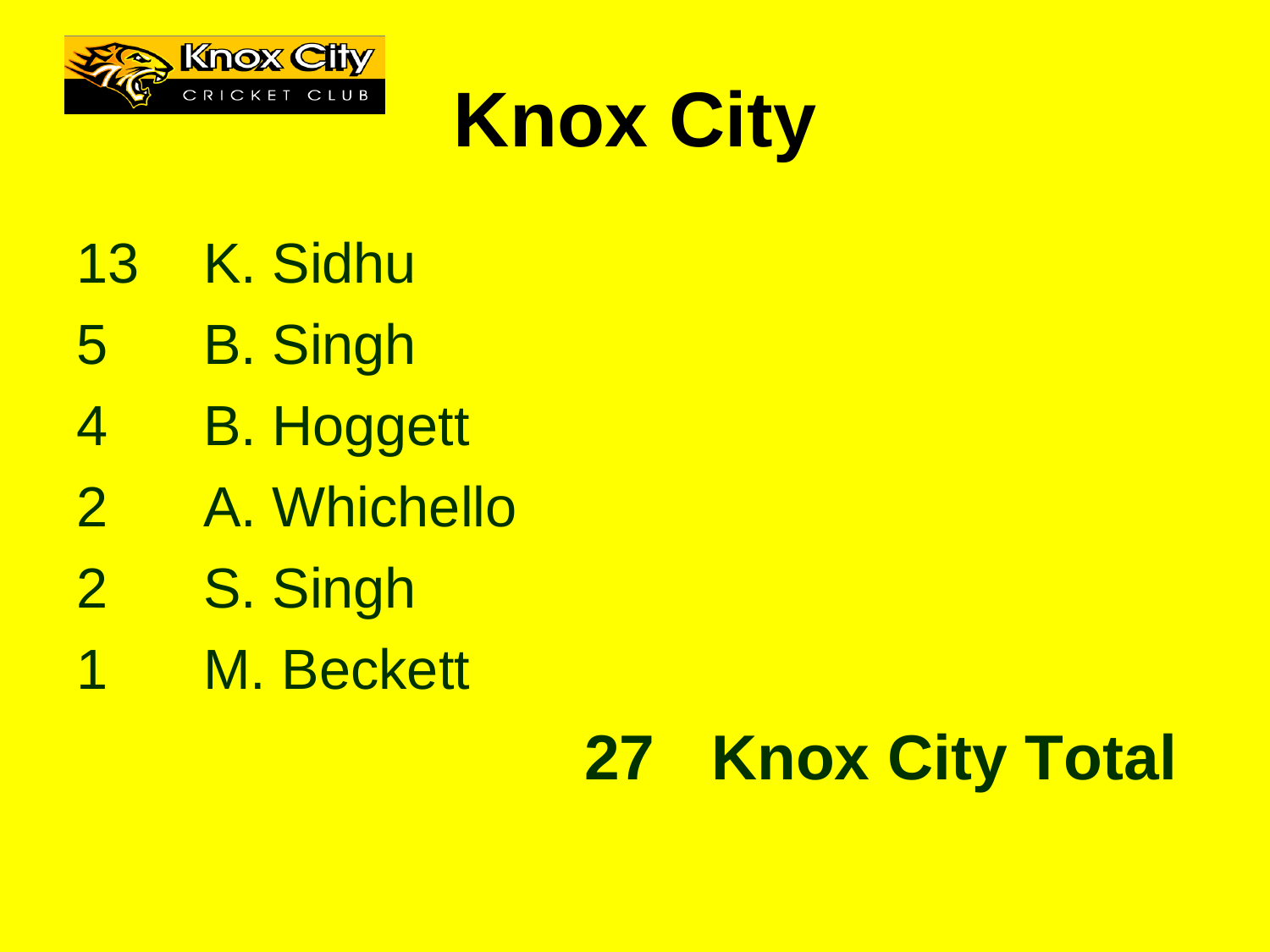

# **Lysterfield**

- 
- **T. Chivers 1 J. VanMourik**
- **S. Moore**
- **Q. Wells**
- **D. Forster-Jennings**
- **C. McElroy**
- **N. Whitty**
- **S. Finch**

## **Lysterfield Total**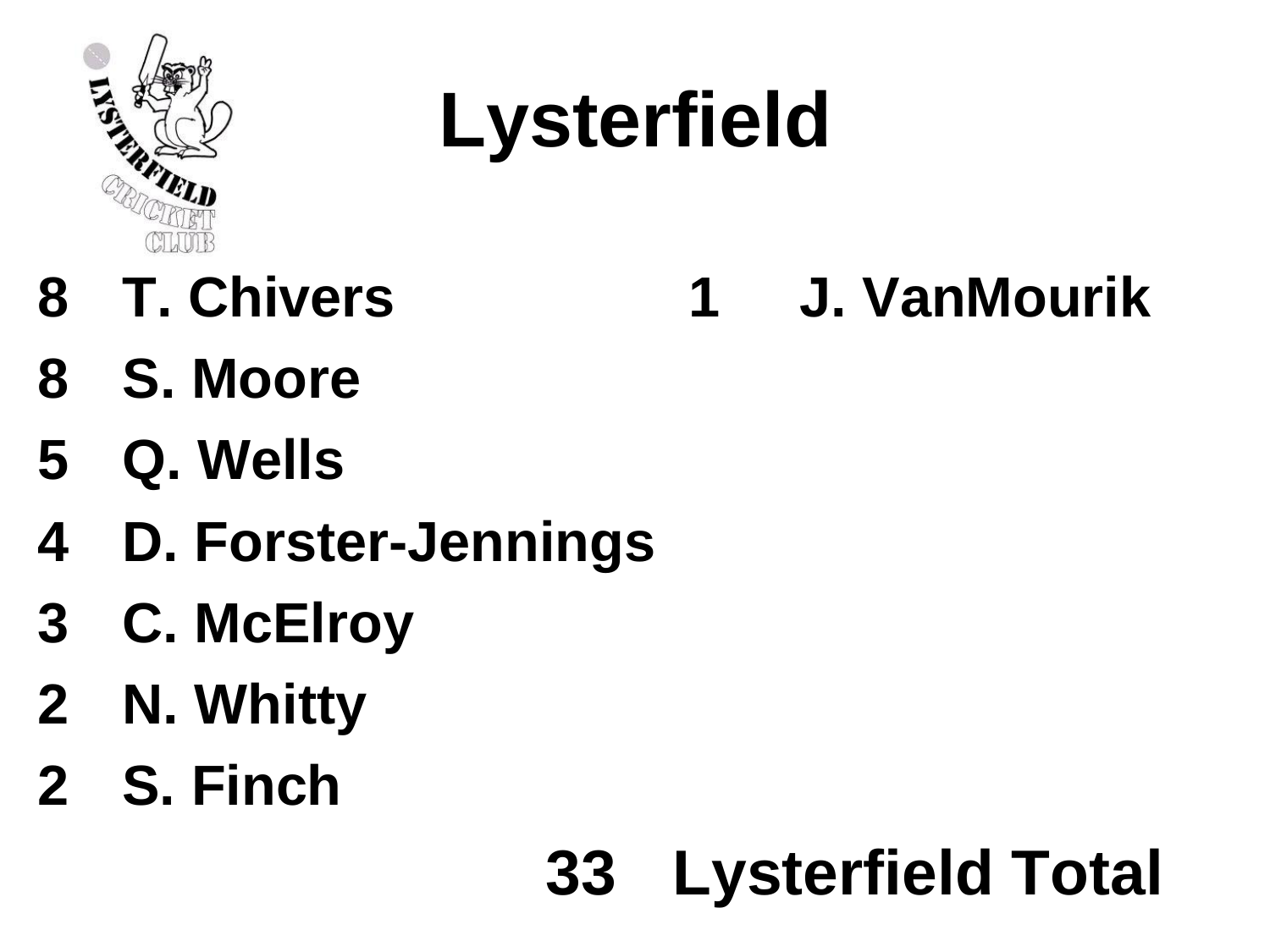

## Mountain Gate

#### **M. Bunting**

- **D. Bowden**
- **C. Buckland**
- **C. Wheeler**
- **A. Hardy**
- **J. Lindner**
- **M. Goddard**

## **Mountain Gate Total**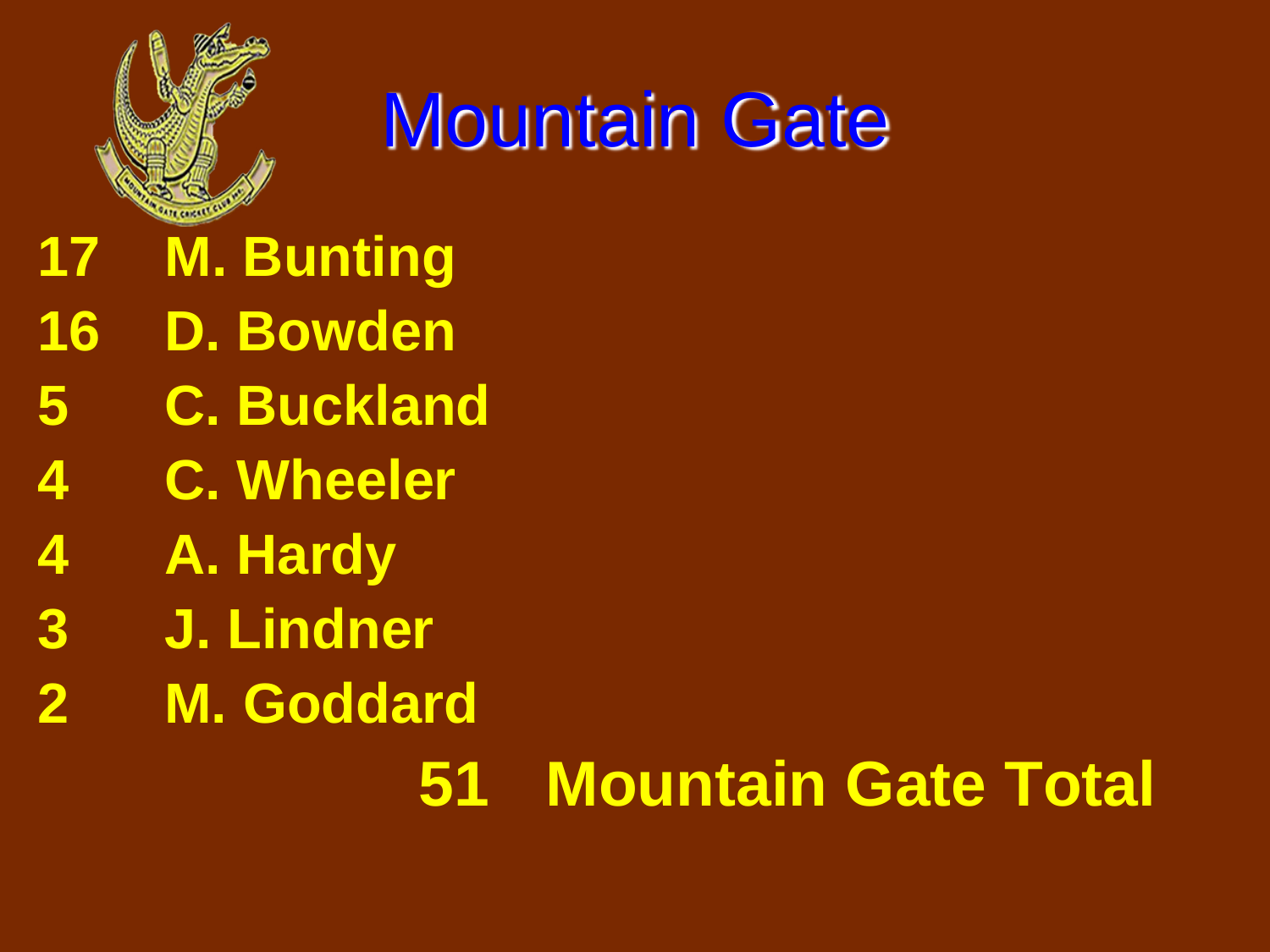

## **Rowville**

- **D. Hill**
- **M. Blackman**
- **D. Lever**
- **P. Evans**
- **G. Searle**
- **3 J. Rogers**
- **J. Balfour**
- **2 L. Guest**
- 

### **A. Walker 36 Rowville Total**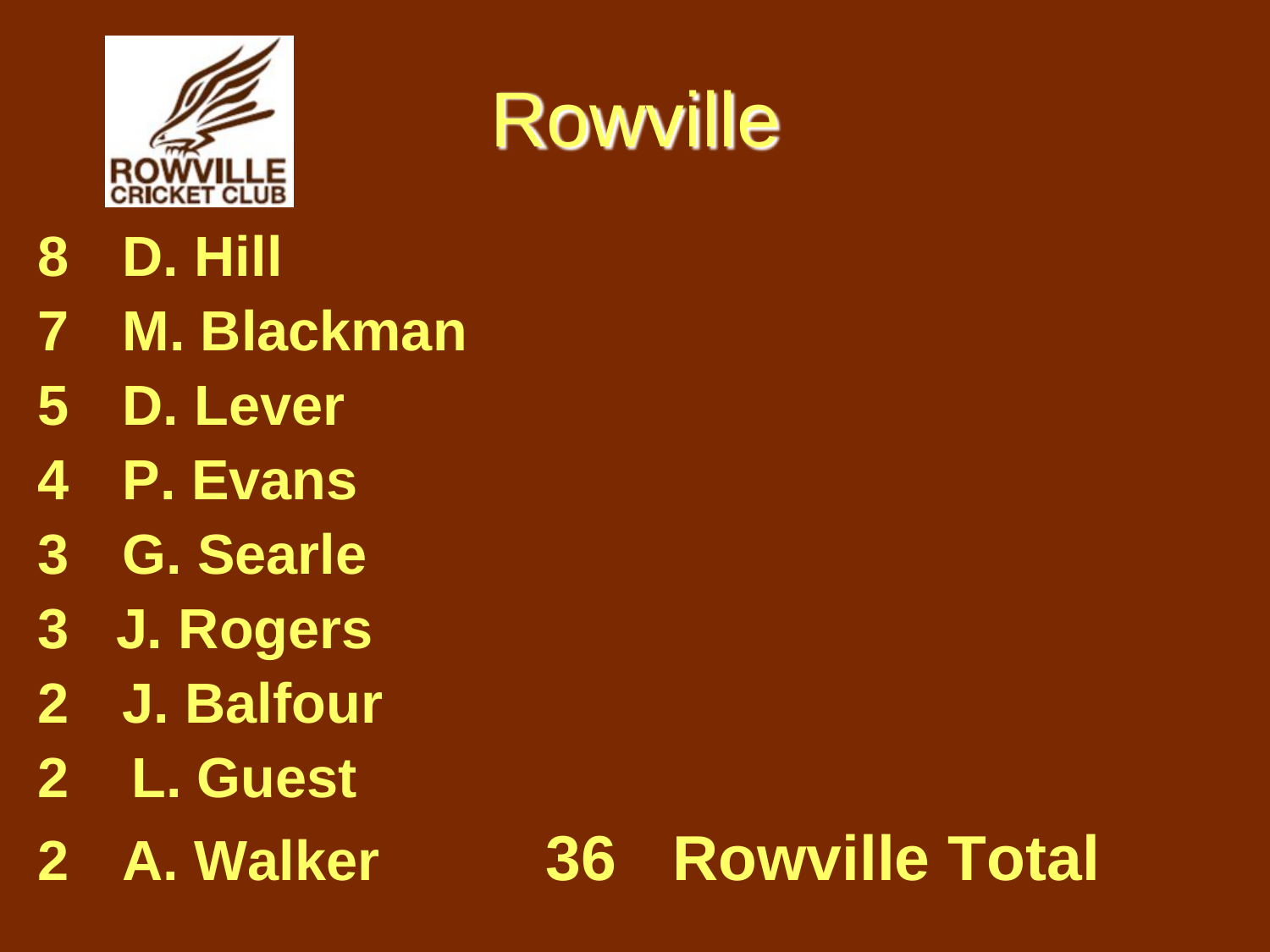

## South Belgrave

**A. Suckling** 

- **A. Hart**
- **M. Sutherland**
- **P. Noone**
- **R. Hill**
- **T. Atkinson**

#### **South Belgrave Total**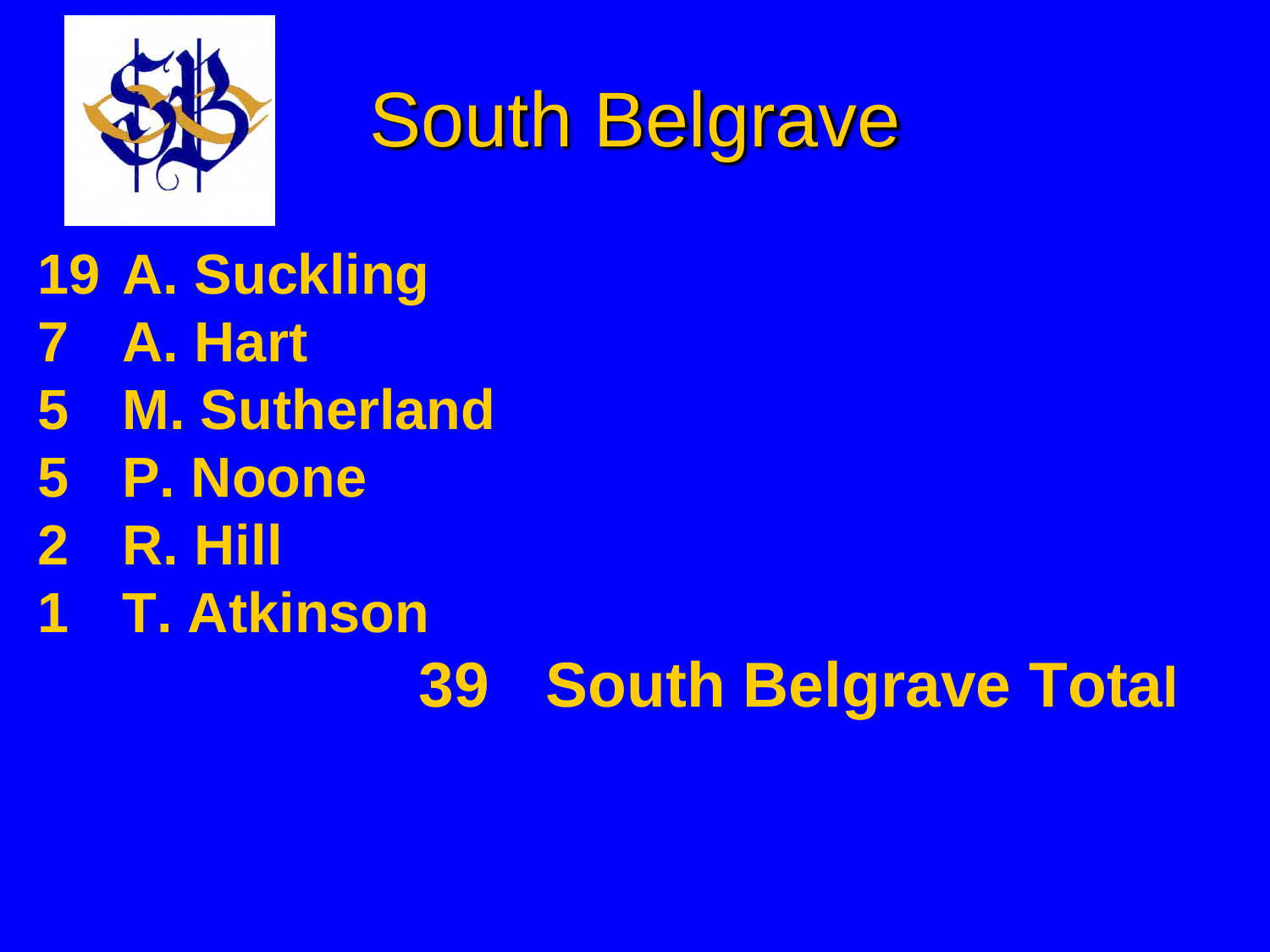

## St JohnsTecoma

- **G. Edwards 2 D. Lucas**
- 
- 
- **A. Lovell**
- **C. Manning**
- **J. Parlby**
- **C. Walters**
- **R. Matthews 43 Total**

 **D. Palandri 2 K. Chandler K. Grenda 1 S. Barcham**